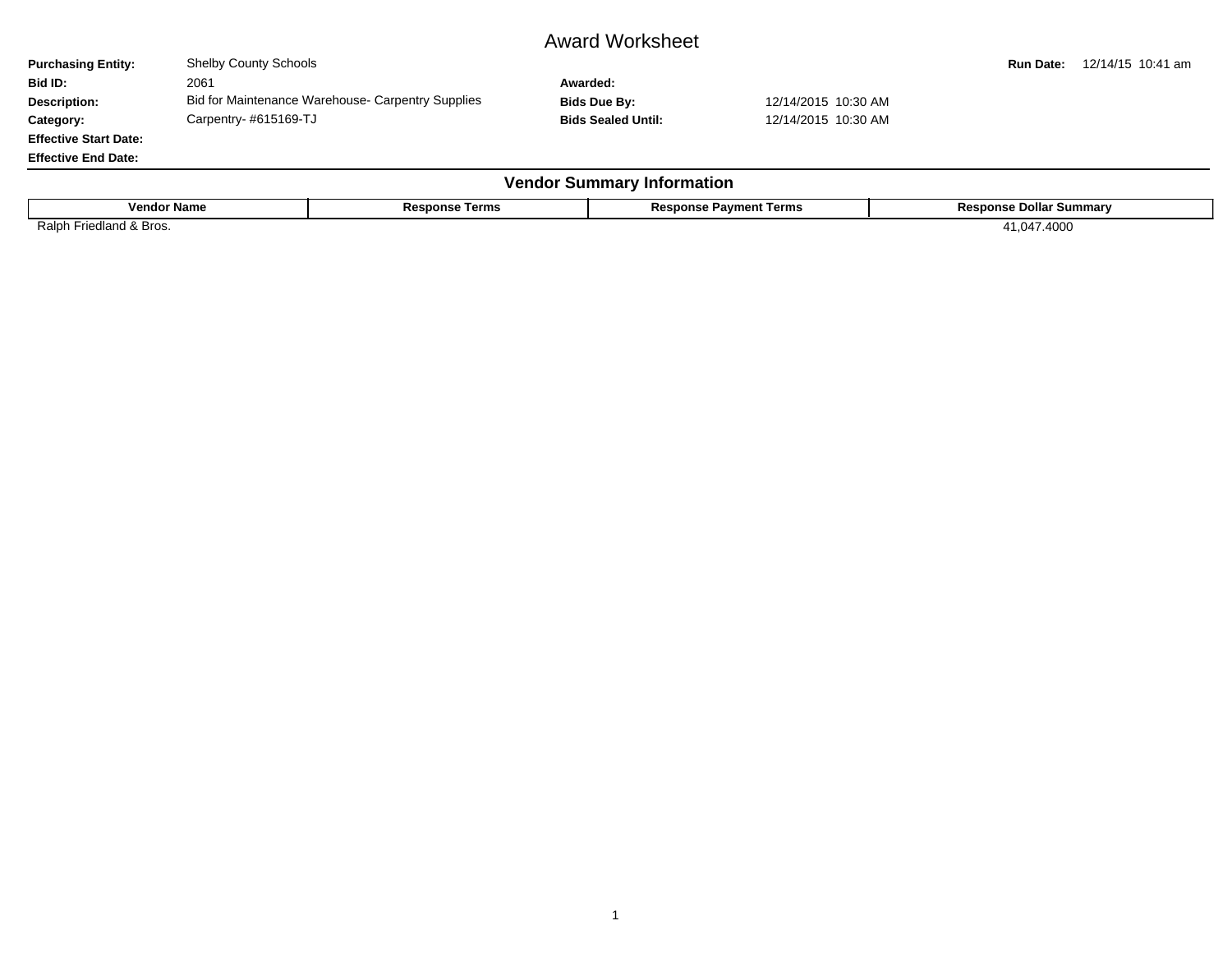| Line<br><b>Number</b> | Lot<br>Code | <b>Item Description</b>                                                                                                                        | <b>Purchase Unit</b>                 | Vendor                           | <b>Bid Price</b> | Response<br>Quantity | <b>Total Price</b> | Pending<br>Award<br>Quantity | Pending<br>Award<br><b>Total</b> | Pending<br>Award |
|-----------------------|-------------|------------------------------------------------------------------------------------------------------------------------------------------------|--------------------------------------|----------------------------------|------------------|----------------------|--------------------|------------------------------|----------------------------------|------------------|
| $\mathbf{1}$          |             | No lotted items found for the selected criteria.<br>CT00277>Window Shade<br>Cloth 41" Wide x 30'Long<br><b>Manufacturer &amp; Part Number:</b> | 1 - Count<br>Ralph Friedland & Bros. | Ralph Friedland & Bros.          | 184.0800         | 30                   | 5,522.40           |                              |                                  |                  |
|                       |             | Yes<br>Quoted as Spec'd:                                                                                                                       |                                      | <b>Product Number: MAT-IV-41</b> |                  |                      |                    |                              |                                  |                  |
| 2                     |             | CT00279>Window Shade<br>Cloth 44" Wide x 30'Long<br><b>Manufacturer &amp; Part Number:</b>                                                     | 1 - Count<br>Ralph Friedland & Bros. | Ralph Friedland & Bros.          | 184.0800         | 30                   | 5,522.40           |                              |                                  |                  |
|                       |             | Yes<br>Quoted as Spec'd:                                                                                                                       |                                      | Product Number: MAT-IV-44        |                  |                      |                    |                              |                                  |                  |
| 3                     |             | CT00280>Window Shade<br>Cloth 46" Wide x 30'Long<br><b>Manufacturer &amp; Part Number:</b>                                                     | 1 - Count<br>Ralph Friedland & Bros. | Ralph Friedland & Bros.          | 198.1200         | 30                   | 5,943.60           |                              |                                  |                  |
|                       |             | Quoted as Spec'd:<br>Yes                                                                                                                       |                                      | <b>Product Number: MAT-IV-46</b> |                  |                      |                    |                              |                                  |                  |
| 4                     |             | CT00281>Window Shade<br>Cloth 48" Wide x 30'Long<br><b>Manufacturer &amp; Part Number:</b>                                                     | 1 - Count<br>Ralph Friedland & Bros. | Ralph Friedland & Bros.          | 198.1200         | 30                   | 5,943.60           |                              |                                  |                  |
|                       |             | Yes<br>Quoted as Spec'd:                                                                                                                       |                                      | Product Number: MAT-IV-48        |                  |                      |                    |                              |                                  |                  |
| $5\phantom{.0}$       |             | CT00282>Window Shade<br>Cloth 54" Wide x 30'Long<br><b>Manufacturer &amp; Part Number:</b>                                                     | 1 - Count<br>Ralph Friedland & Bros. | Ralph Friedland & Bros.          | 198.1200         | 30                   | 5,943.60           |                              |                                  |                  |
|                       |             | Yes<br>Quoted as Spec'd:                                                                                                                       |                                      | Product Number: MAT-IV-54        |                  |                      |                    |                              |                                  |                  |
| 6                     |             | CT00283>Window Shade<br>Cloth 60" Wide x 30 ' Long<br><b>Manufacturer &amp; Part Number:</b>                                                   | 1 - Count<br>Ralph Friedland & Bros. | Ralph Friedland & Bros.          | 242.4200         | 30                   | 7,272.60           |                              |                                  |                  |
|                       |             | Quoted as Spec'd:<br>Yes                                                                                                                       |                                      | Product Number: MAT-IV-60        |                  |                      |                    |                              |                                  |                  |
| $\overline{7}$        |             | CT00276>Window Shade<br>Cloth 72" Wide x 30' Long<br><b>Manufacturer &amp; Part Number:</b>                                                    | 1 - Count<br>Ralph Friedland & Bros. | Ralph Friedland & Bros.          | 242.4200         | 10                   | 2,424.20           |                              |                                  |                  |
|                       |             | Quoted as Spec'd:<br>Yes                                                                                                                       |                                      | Product Number: MAT-IV-72        |                  |                      |                    |                              |                                  |                  |